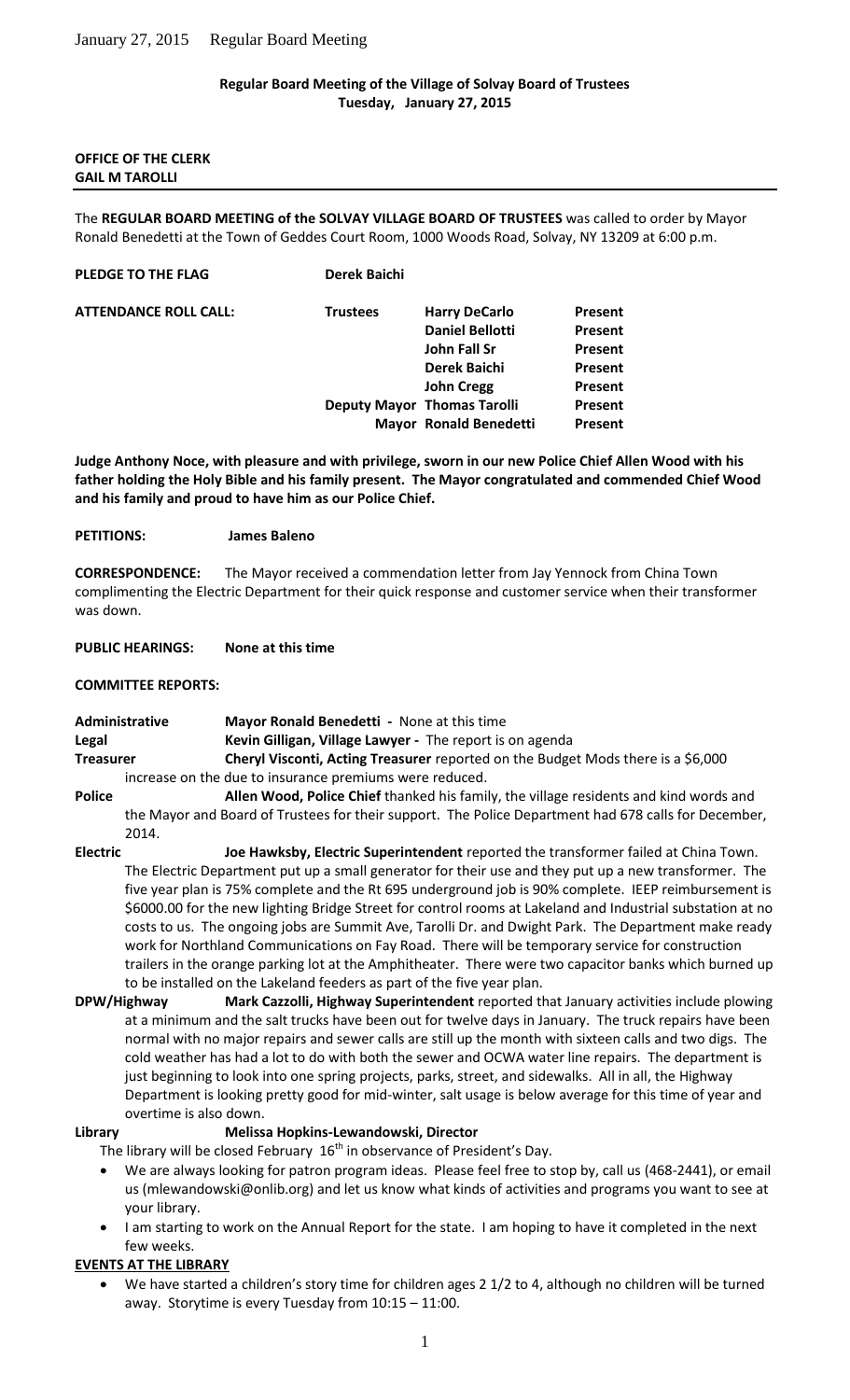- We have a teen time every Tuesday from 3:30 4:30. Teens can come and spend time with friends and participate in other activities.
- On Thursday, February 12<sup>th</sup> from 1:00 2:00 we will have a program on how to beat the winter blues.
- On Friday, February 20<sup>th</sup> from 1:00 2:00, Doug Rougeux the Bubble Man will be at the library making his magic bubbles. Doug's funny, action packed program has lots of audience participation for people of all ages.

# **FRIENDS OF THE LIBRARY**

On Tuesday, February  $17^{th}$  from 2:00 – 3:00 the Friends of the Library will be holding a Kids Book Swap and Ice Cream Social. Kids can bring gently used books to swap for a new gently used book.

## **LIBRARY INFORMATION**

- The library will be closed February  $16<sup>th</sup>$  in observance of President's Day.
- We are always looking for patron program ideas. Please feel free to stop by, call us (468-2441), or email us (mlewandowski@onlib.org) and let us know what kinds of activities and programs you want to see at your library.
- I am starting to work on the Annual Report for the state. I am hoping to have it completed in the next few weeks.

# **EVENTS AT THE LIBRARY**

- We have started a children's story time for children ages 2 1/2 to 4, although no children will be turned away. Storytime is every Tuesday from 10:15 – 11:00.
- We have a teen time every Tuesday from 3:30 4:30. Teens can come and spend time with friends and participate in other activities.
- On Thursday, February 12<sup>th</sup> from 1:00 2:00 we will have a program on how to beat the winter blues.
- On Friday, February 20<sup>th</sup> from 1:00 2:00, Doug Rougeux the Bubble Man will be at the library making his magic bubbles. Doug's funny, action packed program has lots of audience participation for people of all ages.

# **FRIENDS OF THE LIBRARY**

- On Tuesday, February 17<sup>th</sup> from 2:00 3:00 the Friends of the Library will be holding a Kids Book Swap and Ice Cream Social. Kids can bring gently used books to swap for a new gently used book.
- **Codes -** Trustee Tarolli apologized for cancelling last month's meeting but scheduled a meeting for Monday, February 9, 2015.

## **RESOLUTIONS:**

1. Authorization from the Board of Trustees to approve the minutes from the January 5, 2015 Special Board Meeting and the Reading of the Minutes be herewith dispensed.

| <b>MOTION:</b> | John Fall Sr  |                       |
|----------------|---------------|-----------------------|
| <b>SECOND:</b> | Derek Baichi  |                       |
| AYES:          | <b>NAYES:</b> | <b>MOTION CARRIED</b> |

2. Authorization from the Board of Trustees to approve the minutes from the January 16, 2015 Special Board Meeting and the Reading of the Minutes be herewith dispensed.

| <b>MOTION:</b> | Derek Baichi  |                       |
|----------------|---------------|-----------------------|
| <b>SECOND:</b> | John Fall Sr  |                       |
| AYES:          | <b>NAYES:</b> | <b>MOTION CARRIED</b> |

3. Authorization from the Board of Trustees to pay C&S Engineers \$4,577.50 for services rendered from 12/01/14 – 12/31/14. (Invoices: 0150227, 0150228, 0150229, 0150230, 0150231, 0150232, 0150233, and 0150234) **MOTION: John Cregg**

**SECOND: Daniel Bellotti**

*This resolution was tabled due to a question regarding to Invoice #0150231 for \$595.00 Revitalization plan* 

Authorization from the Board of Trustees to pay C&S Engineers \$3,982.50 for services rendered from 12/01/14 – 12/31/14. (Invoices: 0150227, 0150228, 0150229, 0150230, 0150232, 0150233, and 0150234) **MOTION: John Cregg SECOND: Daniel Bellotti**

| SELUND: | Daniel Bellotti |                       |
|---------|-----------------|-----------------------|
| AYES:   | <b>NAYES:</b>   | <b>MOTION CARRIED</b> |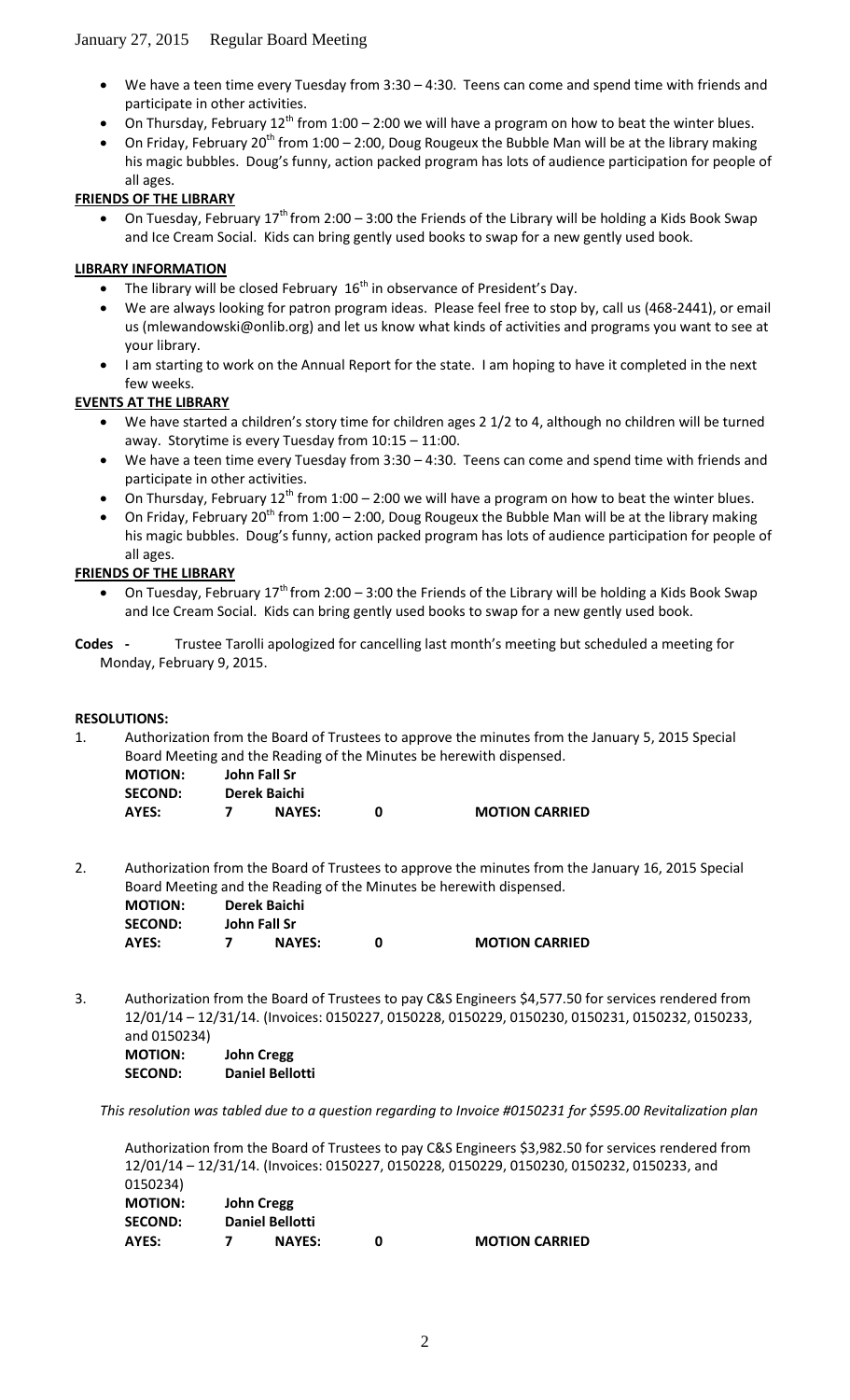4. Authorization from the Board of Trustees to approve the Budget Modifications:

### **Village of Solvay General Fund Schedule of Proposed Budget Modifications For Approval at the January 2015 Regular Board Meeting**

|                |       | (as modified)         | proposed      | newly modified       |
|----------------|-------|-----------------------|---------------|----------------------|
|                |       |                       | <b>Budget</b> |                      |
| <b>Account</b> | Title | <b>Current Budget</b> | Mod           | <b>Budget Amount</b> |
|                |       |                       |               |                      |
|                |       |                       |               |                      |

#### **Revenue**

| 415600A | Safety Inspection Fees          | 2,200   | 1,075    | 3,275   |
|---------|---------------------------------|---------|----------|---------|
| 415610A | <b>Safety Registration Fees</b> | 1,320   | 660      | 1,980   |
| 424010A | Interest Inc on Deposits        | 500     | 250      | 750     |
| 425010A | <b>Business Licenses</b>        | 4,500   | (2,500)  | 2,000   |
| 426550A | Misc Sales - Other              | 5,000   | (4,000)  | 1,000   |
| 426650A | Sale of Equipment               | 15,480  | 5,100    | 20,580  |
| 427050A | Gifts & Donations               | 2,230   | 450      | 2,680   |
| 433890A | State Aid - Police              | 9,790   | 4,586    | 14,376  |
| 435890A | State Aid - CHIPS               | 139,059 | (6, 422) | 132,637 |
|         | Total                           | 180,079 | (801)    | 179,278 |

#### **Expenses**

| 5312.03 | Police - Tires                     |         | 643       | 643            |
|---------|------------------------------------|---------|-----------|----------------|
| 5312.05 | Police - Fuel                      | 40,000  | (4, 274)  | 35,726         |
| 5312.11 | Police - Uniforms                  | 1,181   | 711       | 1,892          |
| 5312.12 | Police - Training/Conference       | 500     | 116       | 616            |
| 5312.17 | Police - Computers                 | 2,500   | 2,500     | 5,000          |
| 5312.18 | Police - Association Fees          | 250     | 110       | 360            |
| 513554A | Tax Receiver - Other               | 5,741   | 47        | 5,788          |
| 514104A | Village Clerk - Other              | 500     | 250       | 750            |
| 514304A | Personnel - Other                  | 8,000   | 4,000     | 12,000         |
| 519104A | Insurance                          | 106,000 | (9,000)   | 97,000         |
| 519504A | <b>Taxes on Village Property</b>   | 3,500   | 307       | 3,807          |
| 519904A | <b>Contingent Account</b>          | 193,251 | 6,002     | 199,253        |
| 551103A | <b>Street Maint - CHIPS</b>        | 139,059 | (6, 422)  | 132,637        |
| 571204A | Pool Other                         | 9,300   | (197)     | 9,103          |
| 575504A | <b>Celebrations/Concerts</b>       | 2,125   | 406       | 2,531          |
| 581404A | Storm Sewer - Other                | 4,000   | 1,000     | 5,000          |
| 581601A | Refuse/Collection - Wages          | 57,694  | (10,000)  | 47,694         |
| 581701A | <b>Street Cleaning - Wages</b>     | 64,304  | 10,000    | 74,304         |
| 590408A | <b>Workers Comp</b>                | 75,000  | 6,000     | 81,000         |
| 590458A | Life Insurance                     | 14,000  | (3,000)   | 11,000         |
| 597106A | DPW Bond - Prin                    |         | 50,000    | 50,000         |
| 597107A | DPW Bond - Int                     |         | 20,775    | 20,775         |
| 597200A | Statuatory Installment Bond - Prin | 50,000  | (50,000)  | 0              |
| 597201A | Statuatory Installment Bond -Int   | 20,775  | (20, 775) | $\overline{0}$ |
|         | <b>Total</b>                       | 797,680 | (801)     | 796,879        |

| <b>MOTION:</b> | Derek Baichi  |                       |
|----------------|---------------|-----------------------|
| <b>SECOND:</b> | John Cregg    |                       |
| AYES:          | <b>NAYES:</b> | <b>MOTION CARRIED</b> |

5. Authorization from the Board of Trustees to pay Costello, Cooney & Fearon, PLLC \$12,468.65 for services rendered for the month of December, 2014.

| <b>MOTION:</b> | John Fall Sr          |                       |
|----------------|-----------------------|-----------------------|
| <b>SECOND:</b> | <b>Thomas Tarolli</b> |                       |
| AYES:          | <b>NAYES:</b>         | <b>MOTION CARRIED</b> |

6. Authorization from the Board of Trustees approve to hire Igor Cherkashyn as a Library Page at a rate of \$8.75 per hour effective January 28, 2015 to replace Yuriy Zdebskyy who resigned on January 19, 2015. **MOTION: Derek Baichi SECOND: Thomas Tarolli AYES: 7 NAYES: 0 MOTION CARRIED**